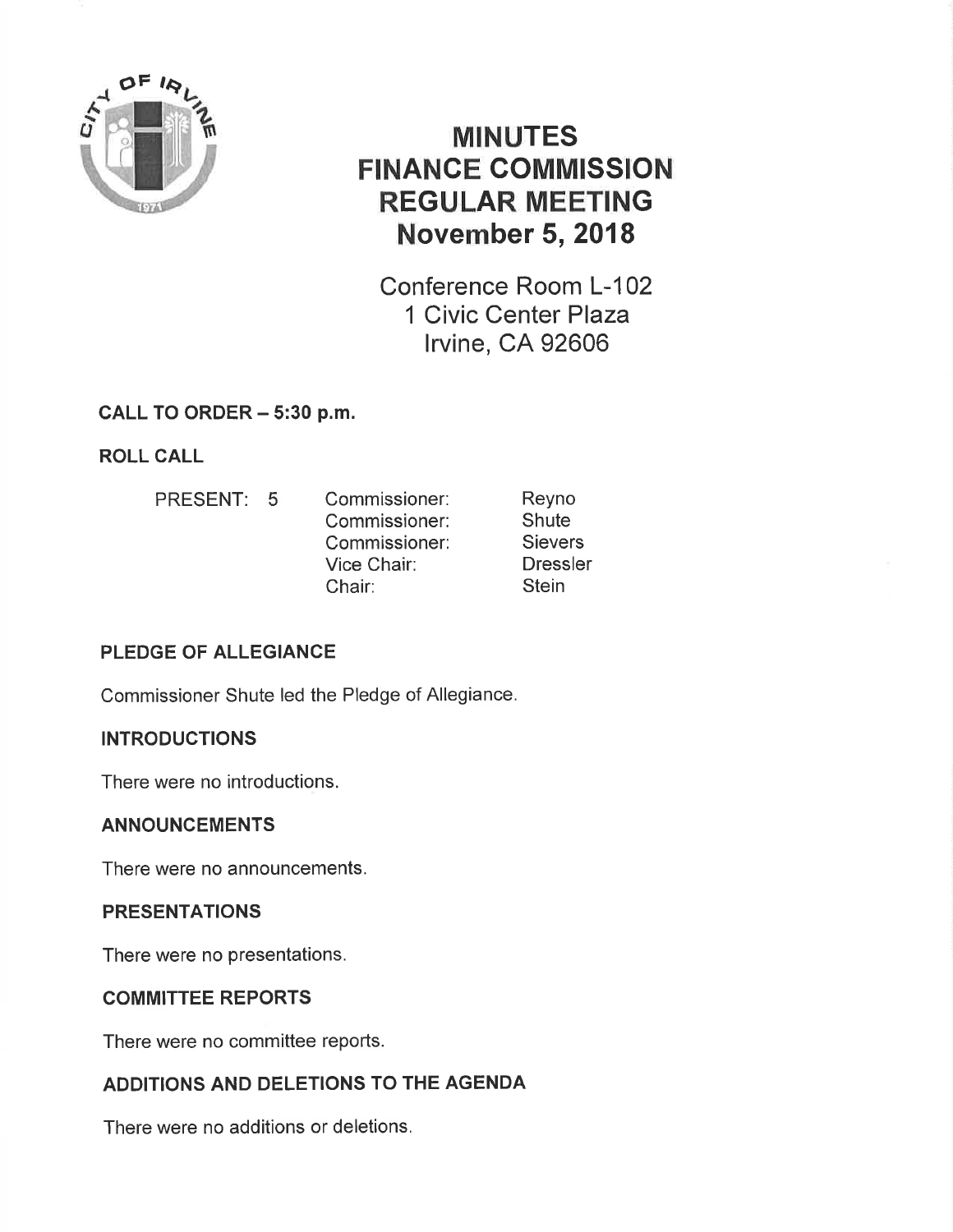### PUBLIC COMMENTS

There were no public comments

### CONSENT CALENDAR

ACTION: Moved by Vice Chair Dressler, seconded by Commissioner Sievers, and unanimously carried to approve Consent Calendar Items 1-3.

### 1. MINUTES

ACTION: Moved by Vice Ghair Dressler seconded by Commissioner Sievers, and unanimously carried by those members present to:

Approve the minutes of a regular meeting of the Finance Commission held on October 15,2018.

The motion carried as follows

| AYES:    | 4            | COMMISSIONERS: | Dressler, Shute, Sievers, Stein |
|----------|--------------|----------------|---------------------------------|
| NOES:    | $\mathbf{U}$ | COMMISSIONERS: | <b>None</b>                     |
| ABSENT:  | $\cup$       | COMMISSIONERS: | <b>None</b>                     |
| ABSTAIN: |              | COMMISSIONERS: | Revno                           |

#### $2.$ AIR QUALITY IMPROVEMENT SPECIAL REVENUE FUND AUDIT FOR THE FISCAL YEAR ENDED JUNE 30, 2018

Recommend the City Council receive and file

### 3 SINGLE AUDIT OF FEDERALLY ASSISTED GRANT PROGRAMS FOR THE FISCAL YEAR ENDED JUNE 30, 2018

Recommend the City Council receive and file

### COMMISSION BUSINESS

### 4. TREASURER'S REPORT FOR THE QUARTER ENDED SEPTEMBER 30, 2018

Don Collins, City Treasurer, presented the item and answered questions

Commission discussion included: return on commercial paper,

### RECOMMENDED AGTION: Moved by Commissioner Reyno, seconded by Commissioner Shute, and unanimously carried to:

Recommend that the City Council receive and file the Treasurer's Report for the quarter ended September 30, 2018.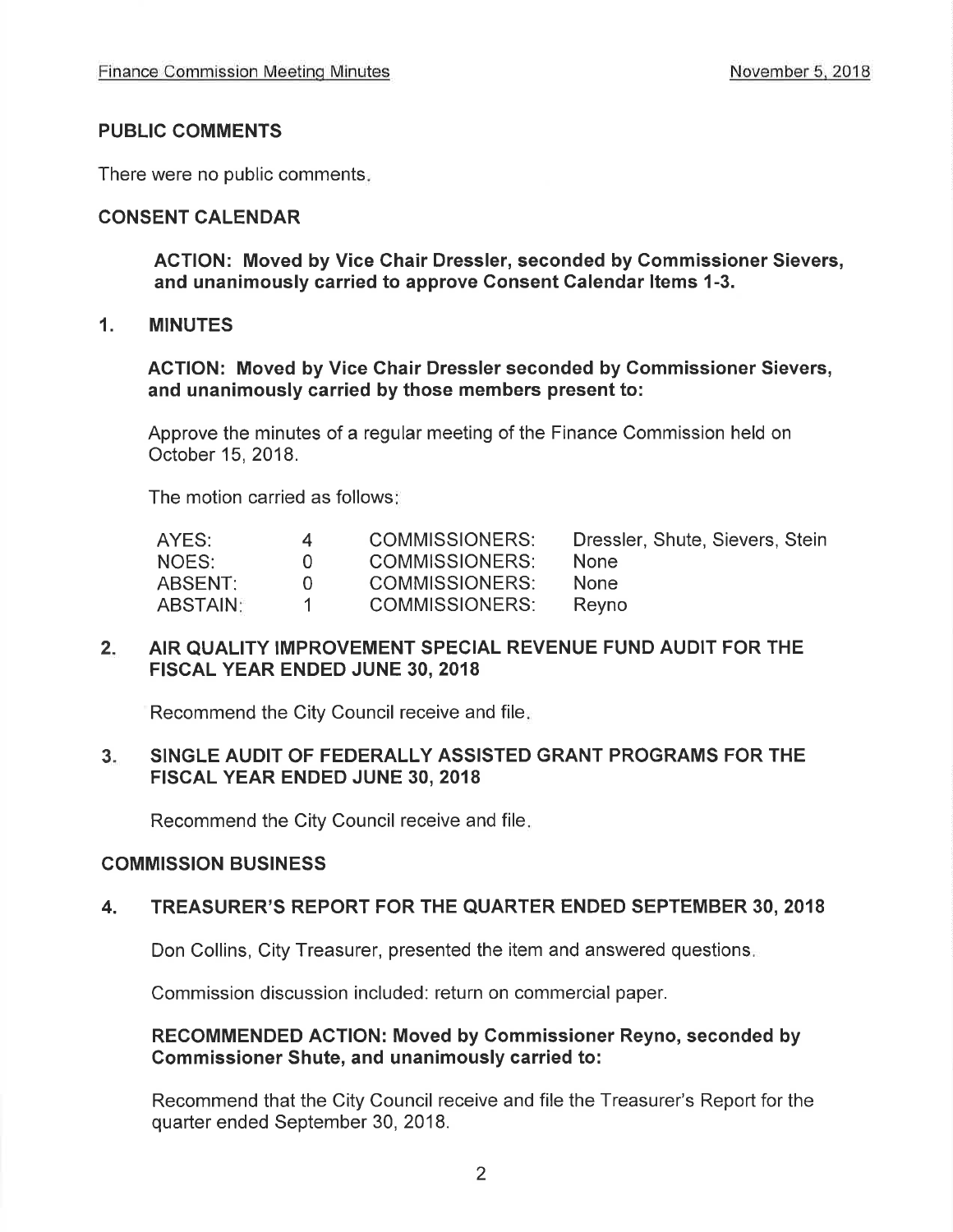#### 5 ORANGE COUNTY GREAT PARK FUNDS FINANCIAL STATEMENT AUDIT. FISCAL YEAR 2017.18

Roger Galli, Senior Management Analyst, presented the item and answered questions. Kristin Griffith, Director of Administrative Services, was also present and answered questions.

Commission discussion included: calculation of property tax funds and when the next payment is anticipated from the Department of Finance.

### RECOMMENDED ACTION: Moved by Commissioner Sievers, seconded by Commissioner Shute, and unanimously carried to:

Recommend the City Council receive and file

### COMPREHENSIVE ANNUAL FINANCIAL REPORT FOR THE FISCAL YEAR ENDED JUNE 30, 2018 AND AUDITORS' COMMUNICATION 6

Teri Washle, Finance Officer, presented the item and answered questions.

Commission discussion included: CaIPERS net pension liability; unrestricted funds; and the carry-over of year-end funds for pension liability paydown.

### RECOMMENDED ACTION: Moved by Gommissioner Shute, seconded by Vice Chair Dressler, and unanimously carried to:

Recommend the City Council receive and file

### FISCAL YEAR 2017.18 CAPITAL IMPROVEMENT AND SPECIAL FUNDS YEAR-END REPORT 7

TeriWashle, Finance Officer, presented the item and answered questions. Scott Smith, Deputy Director of Public Works, and Tom Perez, Capital lmprovement Program Administrator, were also present and answered questions.

Commission discussion included: project closures and released funds; the difference in the cost of grade separation CIP project on Sand Canyon and Jeffrey; the current appropriation of the Gas Tax fund for landscape maintenance; considering alternative funding sources for increases in landscape maintenance; balancing transportation and landscaping needs and researching other funding sources to pay for these needs; and evaluating ways to minimize long-term landscaping costs.

### RECOMMENDED ACTION: Moved by Chair Stein, seconded by Vice Ghair Dressler, and unanimously carried to:

RECOMMENDED ACTION:<br>1) Recommend the City Council approve the closure of 30 completed projects with \$95.0 million in expenditures and release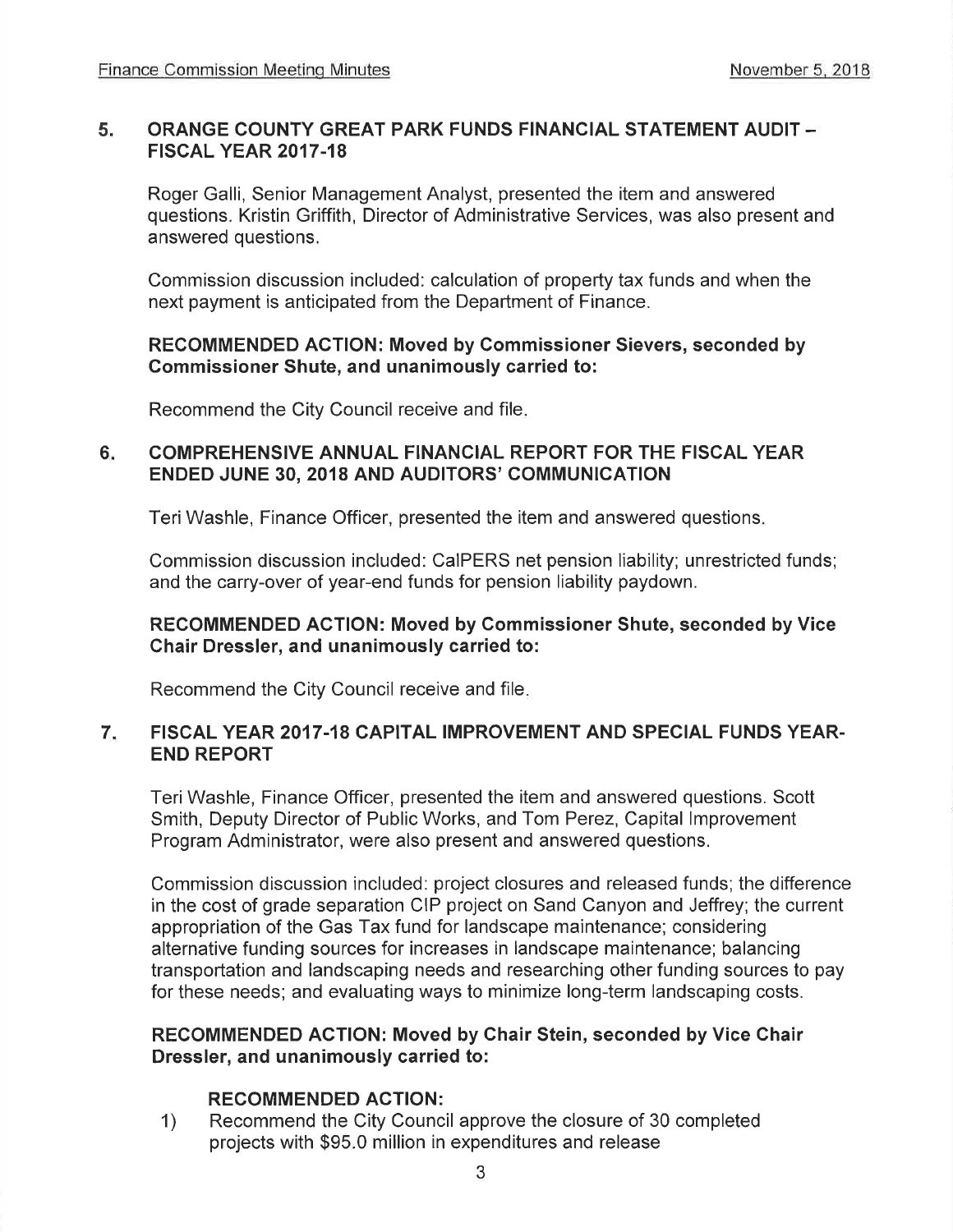appropriations of \$25.4 million in applicable special funds.

- 2) Recommend the City Council approve the continuation of 123 City and Orange County Great Park administered capital projects with appropriations totaling \$160.0 million to Fiscal Year 2018-19. 3) Recommend the City Council approve a \$19.4 million net
- appropriation to inter-fund transfers for open capital projects and the return of funding for closed capital projects among various special
- and capital project funds. 4) Recommend the City Council approve funding for outstanding purchase orders and continuing activities in the special funds totaling \$1.6 million.<br>5) Recommend the City Council approve a budget adjustment for \$50
- thousand in revenues and expenditures in the Development Service Fund for traffic engineering plan check review services. 6) Recommend the City Council approve an additional appropriation of
- \$1.4 million from the Gas Tax fund balance to fund the new landscape maintenance service contracts in order to maintain existing service levels.<br>
7) Recommend the City Council receive and file Community Facility
- District (CFD) annual reports for CFD 2004-1 Central Park, CFD 2005-2 Columbus Grove and CFD 2013-3 Great Park.

### Amended as follows:

The Finance Commission suggests better appropriating the Gas Tax fund for traffic mitigation and focusing on ways to minimalize the cost of long-term landscape maintenance.

### 8. FISCAL YEAR 2017.18 GENERAL FUND YEAR-END REPORT

Kristin Griffith, Director of Administrative Services, presented the item and answered questions. Barbara Arenado, Budget Officer, was also present and answered questions.

Commission discussion included: the change in the unfunded liability with the additional \$37M to CaIPERS; presenting a range of rates to provide multiple scenarios in the timing of pension funding levels; and an explanation of PEPRA and its funding,

### RECOMMENDED ACTION: Moved by Ghair Stein, seconded by Commissioner Shute, and unanimously carried to:

- RECOMMENDED ACTION:<br>1) Recommend the City Council approve a budget adjustment allocating \$4,636,423 of year-end General Fund balance for specific projects/programs previously approved by the City Council.
- 2) Recommend the City Council approve a budget adjustment to allocate \$4,161,888 of year-end General Fund balance for a one-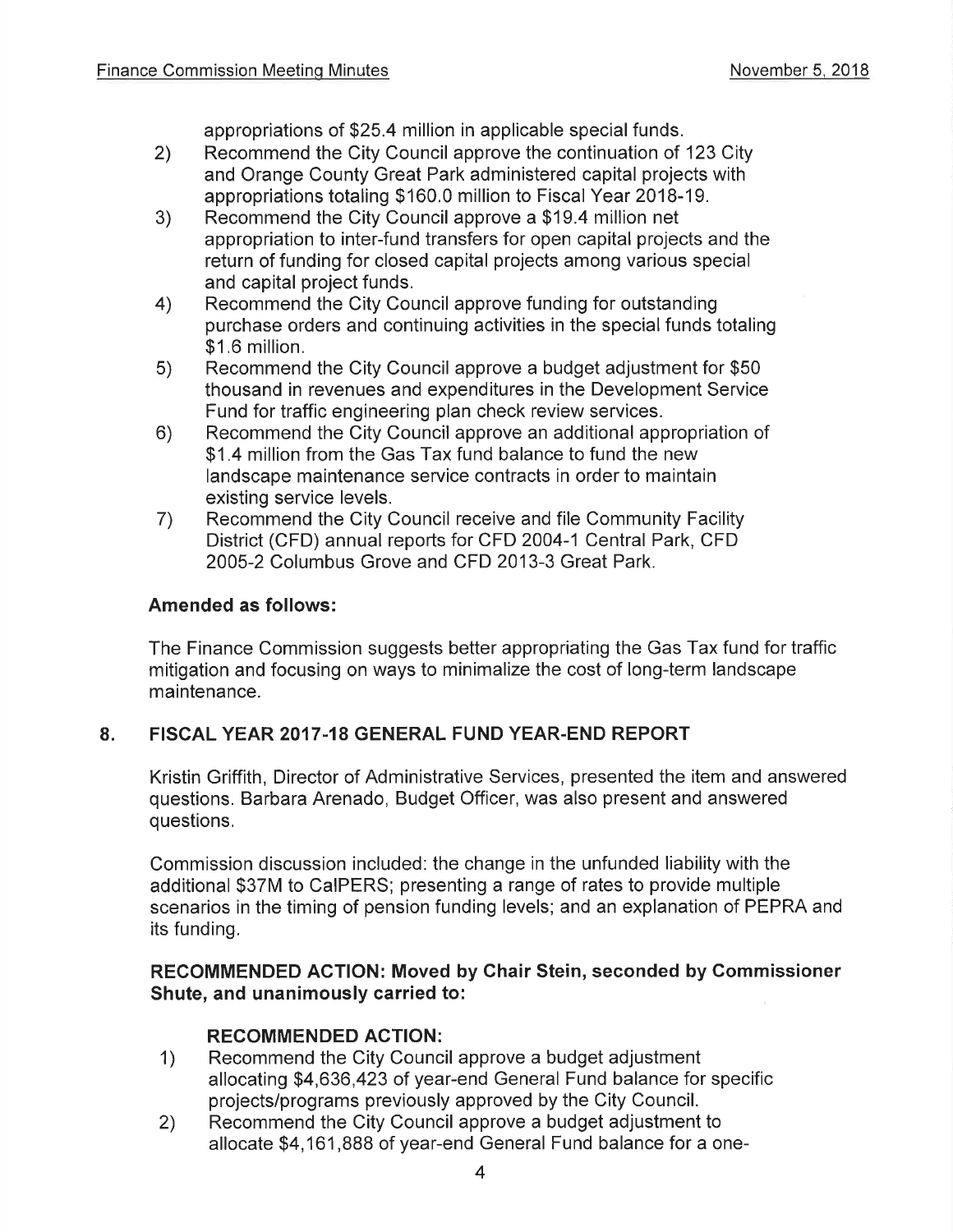time contribution to pay-down the unfunded pension.

- 3) Recommend the City Council approve a budget adjustment to transfer \$1,000,000 of year-end General Fund balance to the Asset Management Plan Fund for the FY 2016-17 repayment in accordance with the Accelerated Pension Liability Pay-down Plan, adopted by the City Council on June 25, 2013.
- 4) Recommend the City Council approve a budget adjustment allocating \$70,374 of year-end General Fund balance for outstanding encumbrances and Purchase Orders that were not completed by the end of the fiscal year.

### Amended as follows:

The Finance Commission recommends including a range of rates scenarios on the annual pension scorecard update that shows less than optimal circumstances.

### 9. FISCAL YEAR 2018-19 Q1 BUDGET UPDATE

Roger Galli, Senior Management Analyst, presented the item and answered questions. Kristin Griffith, Director of Administrative Services, and Jimmee Medina, Deputy Director of Administrative Services, were also present and answered questions. Barbara Arenado, Budget Officer, also answered questions.

Commission discussion included: locking in cost savings, particularly salary savings; the Eden project is on hold for further analysis; transfer an employee on the classic CaIPERS program from one agency to another and how compensation is calculated; reasons for the variance in the cost of compensation packages; a holistic approach to attracting and retaining candidates; and insurance fund expenditures.

### RECOMMENDED AGTION: Moved by Vice Chair Dressler, seconded by Gommissioner Reyno, and unanimously carried to:

Recommend City Council receive and file the Fiscal Year 2018-19 Q1 Budget Update.

### 10. IMPLEMENTATION OF A TWO-YEAR BUDGET CYCLE IN THE CONTEXT OF A COMPREHENSIVE FIVE.YEAR FINANCIAL PLAN

Kristin Griffith, Director of Administrative Services, presented the item and answered questions. Barbara Arenado, Budget Officer, also answered questions.

Commission discussion included: including the lrvine Ranch Water District, lrvine Unified School District, Tustin Unified School District, University of California lrvine and private companies in the community budget workshops; savings carryover from the first to second budget year; locking in salary savings; new Strategic Business Plan to budget for contracts; establishing a more comprehensive cost recovery model that includes all bill rates; timing of the City's build-out; and analyzing more Return on lnvestment projects that yield a high rate of return.